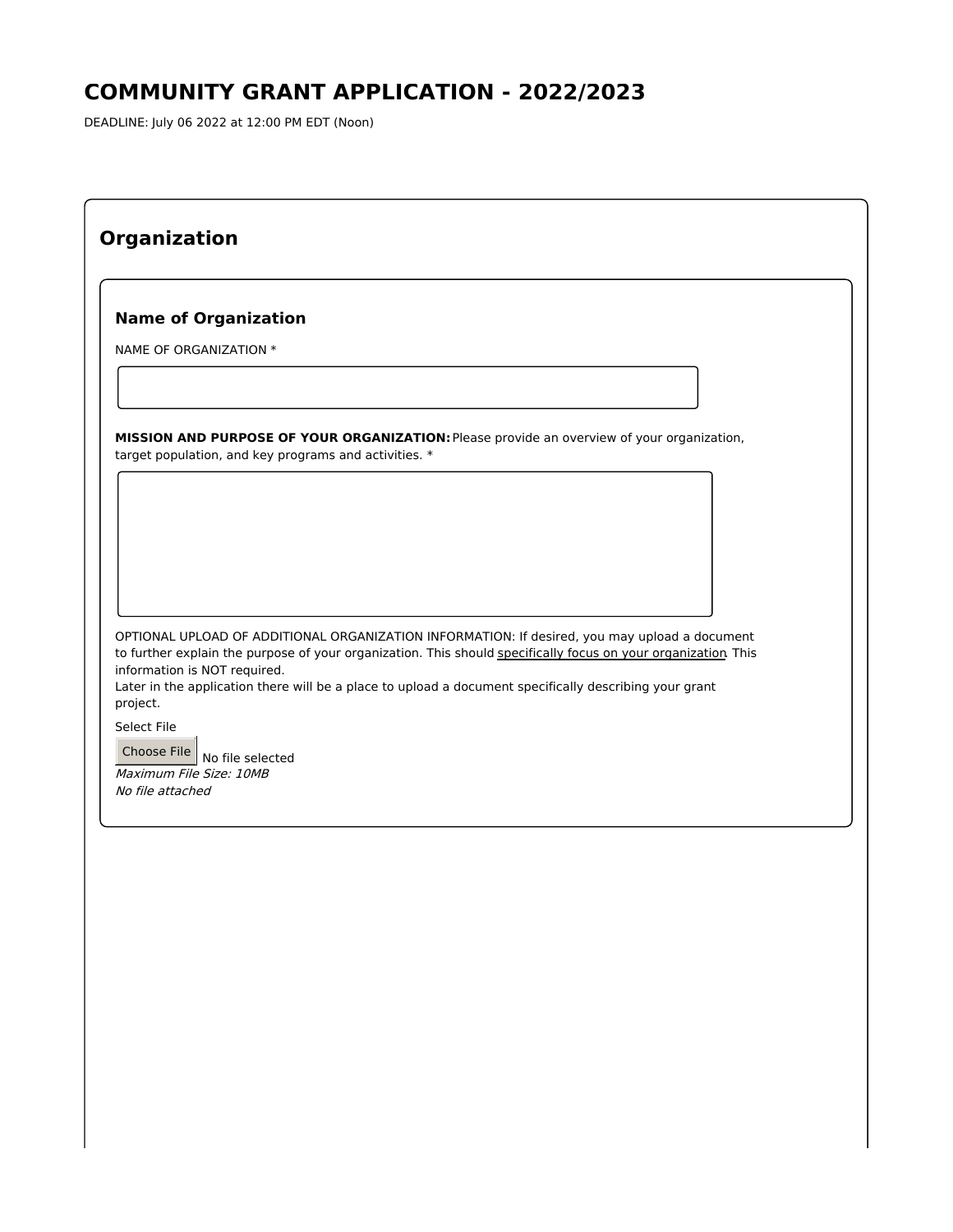# **Type of Organization**

Type of Organization \*

- 501(c)3 Nonprofit Organization
- Governmental unit
- $O$  School
- $\bigcirc$  Church or place of worship
- $O$  Other

**If you selected "OTHER" as your organization type, you have indicated that your organization is NOT a 501(c)3, government agency, school, or church. If true, your organization MAY NOT QUALIFY to receive a grant from the Marion Community Foundation. Please call 740-387-9704 before proceeding with your application.**

Provide IRS Tax Identification Number. \*

UPLOAD IRS TAX DETERMINATION LETTER: Please upload a copy of your IRS Tax Determination Letter showing your organization is a 501(c)3 designation or equivalent. This upload is required. \*

Select File

Choose File  $\vert$  No file selected Maximum File Size: 10MB No file attached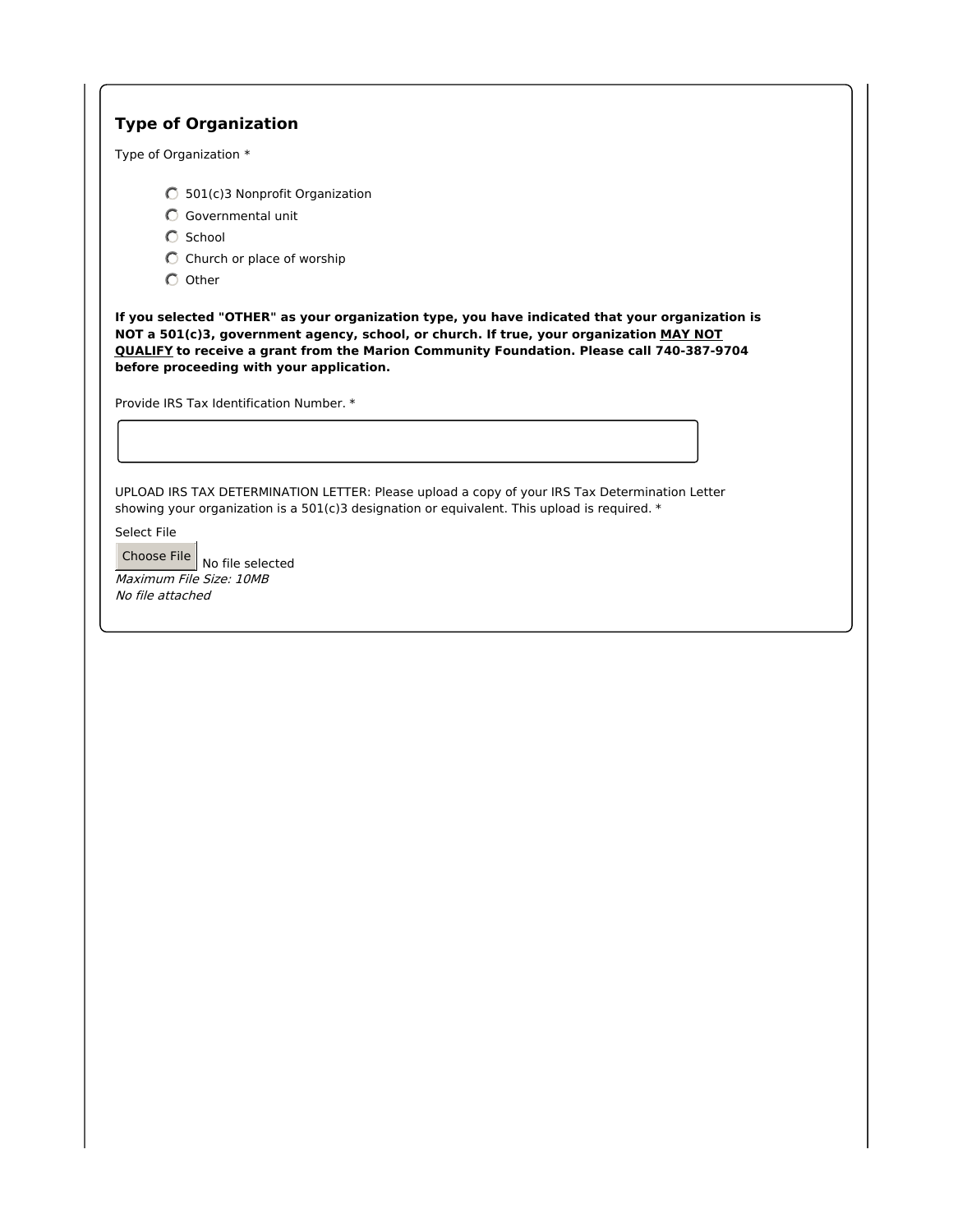| Mailing Street Address * |  |  |  |
|--------------------------|--|--|--|
|                          |  |  |  |
|                          |  |  |  |
| City $^\ast$             |  |  |  |
|                          |  |  |  |
|                          |  |  |  |
| State $*$                |  |  |  |
|                          |  |  |  |
|                          |  |  |  |
| Zip Code *               |  |  |  |
|                          |  |  |  |
| Phone*                   |  |  |  |
|                          |  |  |  |
| Website                  |  |  |  |
|                          |  |  |  |
|                          |  |  |  |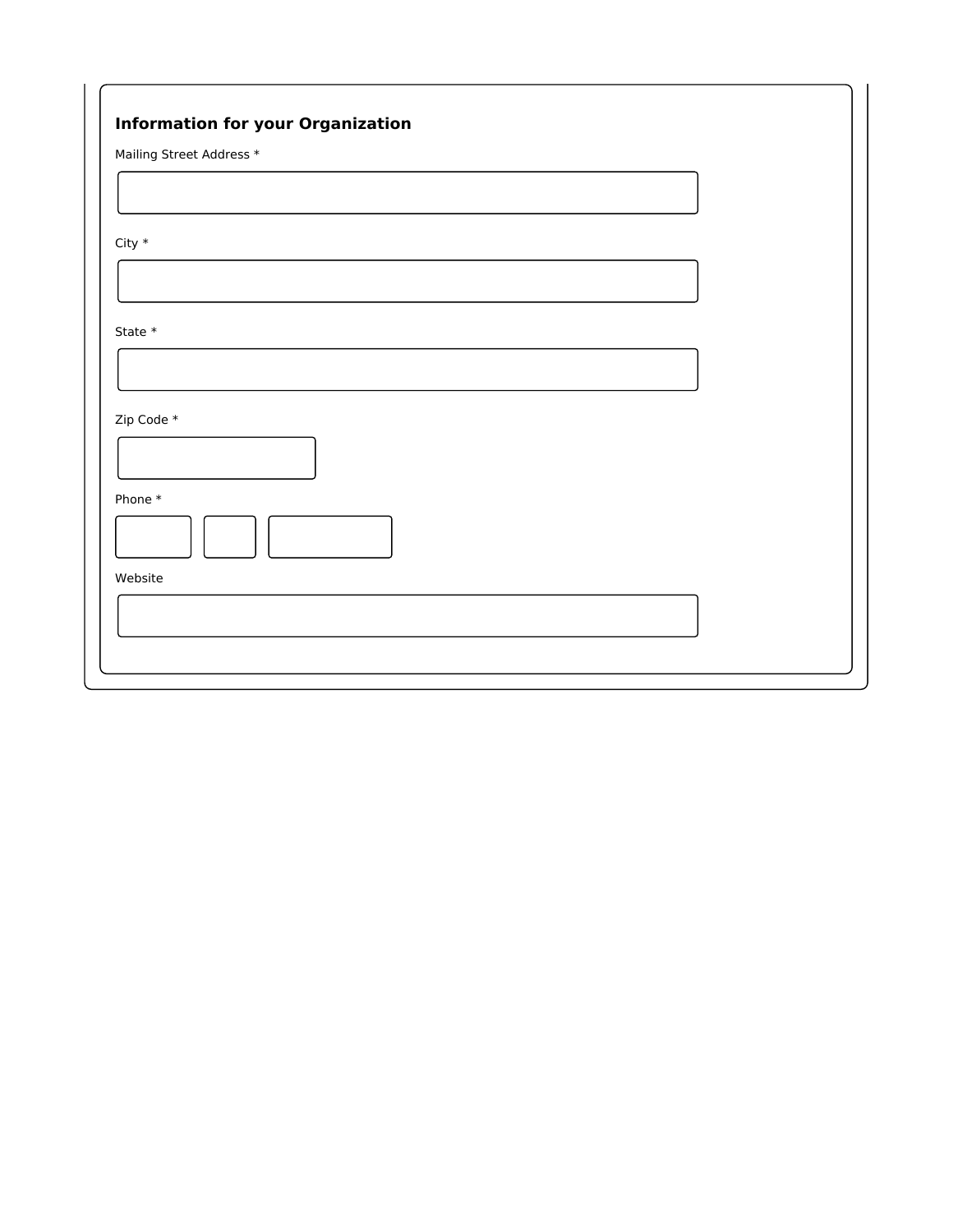| <b>Contact Information</b> |
|----------------------------|
|                            |

### **Executive Director or President Contact Info:**

FIRST NAME: Executive Director/President Name \*

LAST NAME: Executive Director/President Name \*

Email for person above \*

Phone for person above \*

# **Grant Contact**

Is the Grant Contact the same contact information as person above? \*

Yes  $\bigcirc$  No

FIRST NAME: Grant Contact Name \*

LAST NAME: Grant Contact Name \*

Email for Grant Contact \*

Phone for Grant Contact \*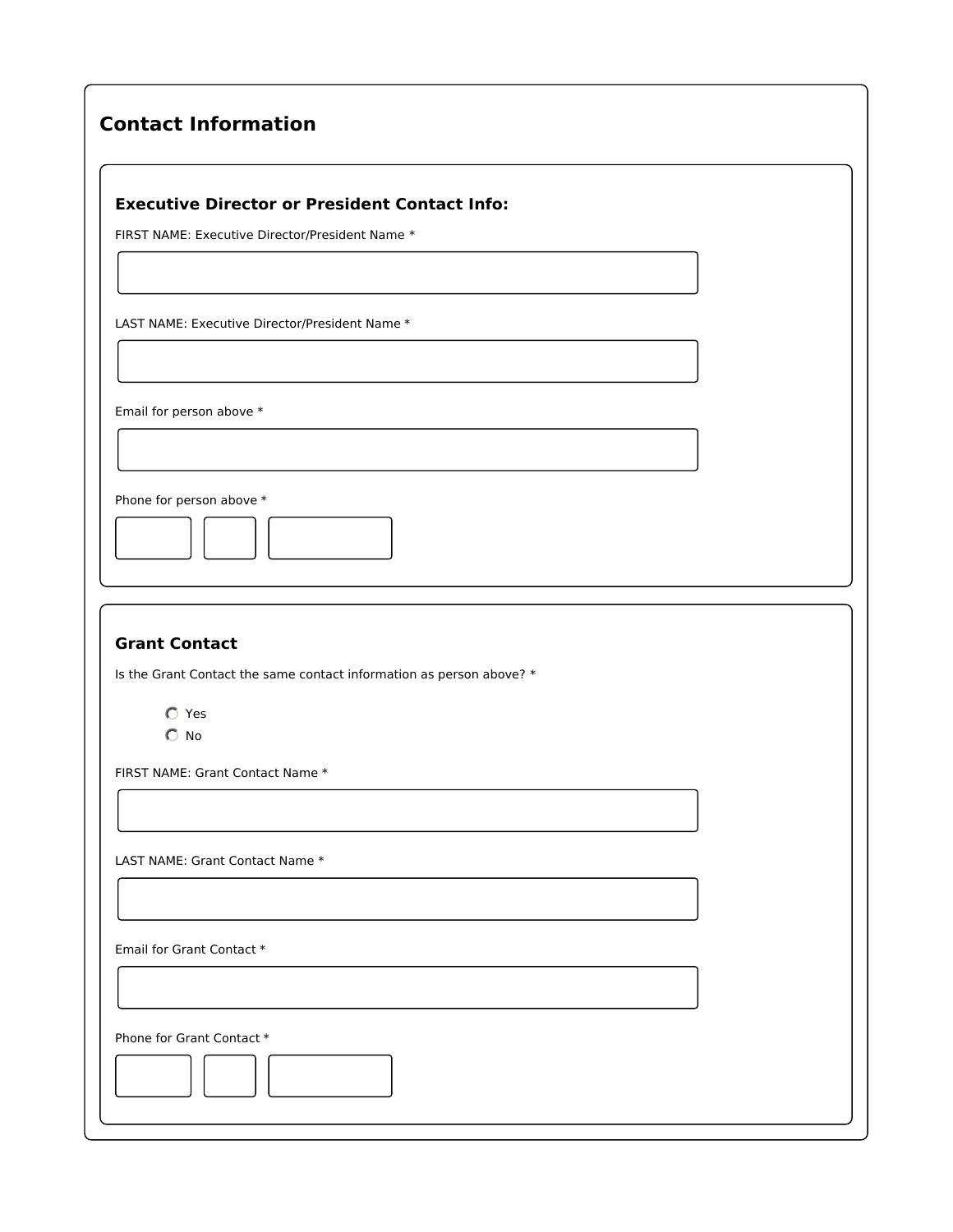# **Grant Summary & Overview**

## **Grant Summary & Overview**

PROJECT TITLE \*

BRIEF PROJECT SUMMARY: Provide a ONE sentence description of your grant project. \*

PARAGRAPH PROJECT SUMMARY: Please provide a short description of your grant project. Be brief but as specific as possible (who, what, when, where, impact and benefit). You may copy/paste a Word document, maximum of 250 words. \*

Min words required: 0 |

Max Number of Words: 250

Choose the ONE category that best describes the area your grant program impacts. \*

- Animal Care
- $\bullet$  Arts, History, Culture
- $\bigcirc$  Children, Families,

Seniors

- Community Development
- Education
- Food, Shelter, Support
- $O$  Health & Wellness
- **C** Parks, Environment
- Faith-based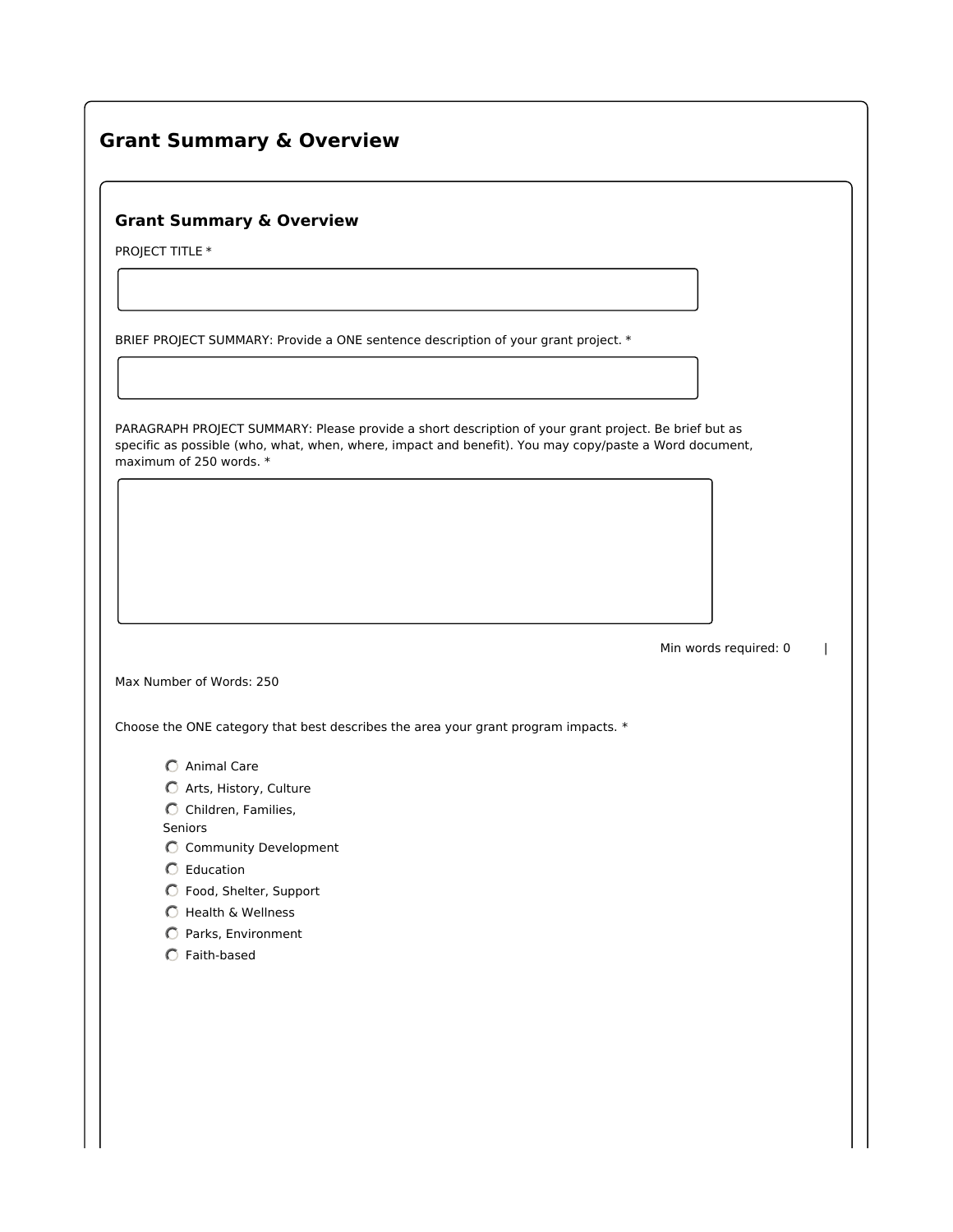If applicable, choose the SECOND category that best describes the area your grant program impacts.

- Animal Care
- Arts, History, Culture
- $\bigcirc$  Children, Families,

Seniors

- Community Development
- Education
- Food, Shelter, Support
- C Health & Wellness
- Parks, Environment
- Faith-based

# **Grant Details & Plans**

#### **Grant Details and Plans**

**This section should give the Selection Committee a thorough understanding of your proposed grant project. We understand that each grant project differs; however, we ask that you provide information addressing the following areas. (You may copy/paste text from a Word document.)**

GOALS AND OBJECTIVES: Please list and describe the goal(s) and objective(s) of your project. Describe the measurable impact of this grant project. State the target population(s) that will benefit from this grant's goals and objectives. Be as specific as possible (ex. number served, times involved, amount of services, measured growth, dollars generated, visits made, new clients/customers). Describe, list, or outline the specific transformative goals/objectives this program will achieve within the 1 year grant period. \*

ACTIVITIES AND TIMETABLE: What are the specific activities of the project? Describe your overall work plan. Specify the timeline for the activities/actions planned in your grant and the anticipated completion date(s). \*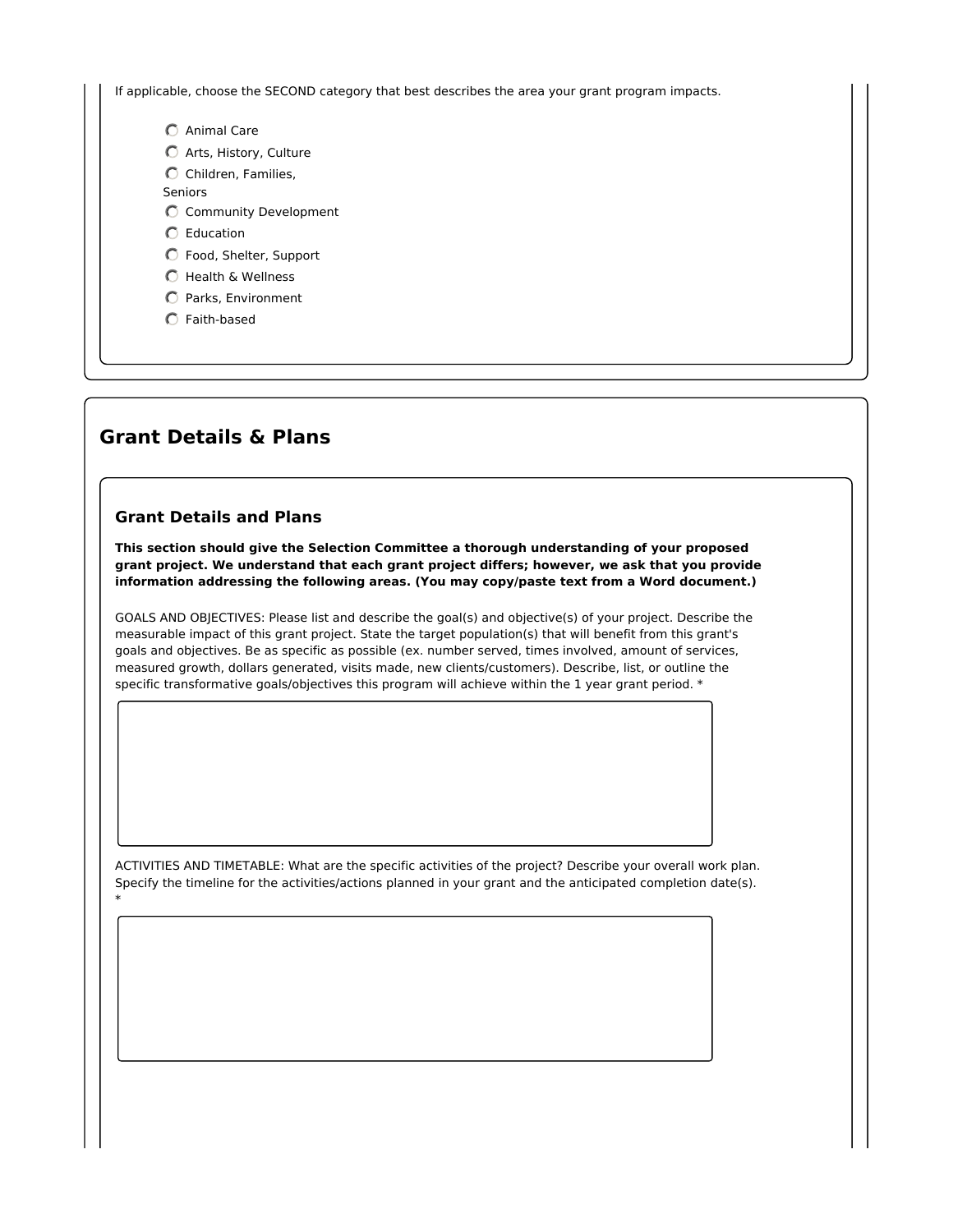PERSONNEL: Who will implement the project? Are they paid staff or volunteers? Briefly, what are their qualifications? \*

COMMUNITY IMPACT: What community issue(s) does this grant address? Describe how this project will impact the Marion community, be specific. How will the community be measurably improved or the people be measurably changed? \*

COLLABORATION: List partners that are collaborating on this project and their specific role(s). If no collaborators, explain reasons or barriers to collaboration. \*

EVALUATION: Describe how progress and achievement of the goals and objectives (stated in section above) will be measured. What measurement tools or types will be used to evaluate the project? \*

HEALTH & WELLNESS: Because of the Marion Community Foundation's origin, we place an emphasis on community health and wellness.

If applicable, explain how your grant program impacts the health and wellness of Marion residents. If not applicable, please leave question blank.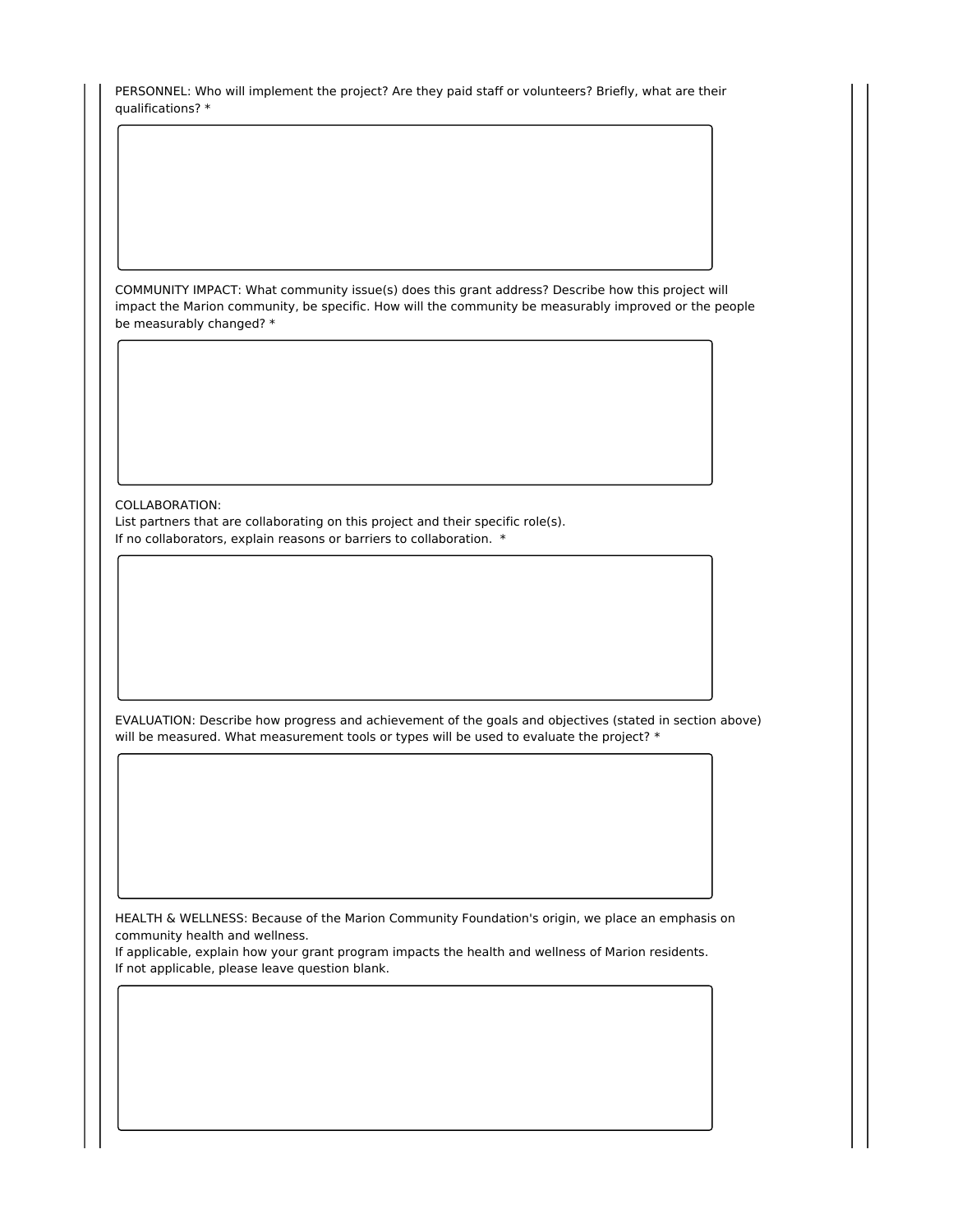| <b>OPTIONAL</b> - ANY ADDITIONAL INFORMATION: In the text box below, provide any additional details about |  |
|-----------------------------------------------------------------------------------------------------------|--|
| the grant project that you think the Grants Committee should be aware. (This question is NOT required.)   |  |

OPTIONAL - UPLOAD GRANT DOCUMENT: If desired, you may upload a document to further explain the grant project. We ask that this upload is specifically related to the goals and objectives of this grant project. This upload is not required.

Select File

Choose File  $\vert$  No file selected Maximum File Size: 10MB No file attached

# **Grant Project Budget**

#### **Grant Project Budget**

**Budget information provided should focus specifically on the GRANT PROGRAM, not your complete organization budget. However, if the grant application impacts 100% of the organization or is for general operating support, then the grant program income/expenses are the same as your organization's income/expenses.**

Total Grant Project INCOME Required for this **GRANT** Program. \*

Total Grant Project Income SECURED. At this time, do NOT include or assume any amount is secured from the Marion Community Foundation grant request. \*

\$

\$

\$

Total Grant Project Income PENDING.

At this time, do NOT include or assume any amount is pending from Marion Community Foundation grant request. \*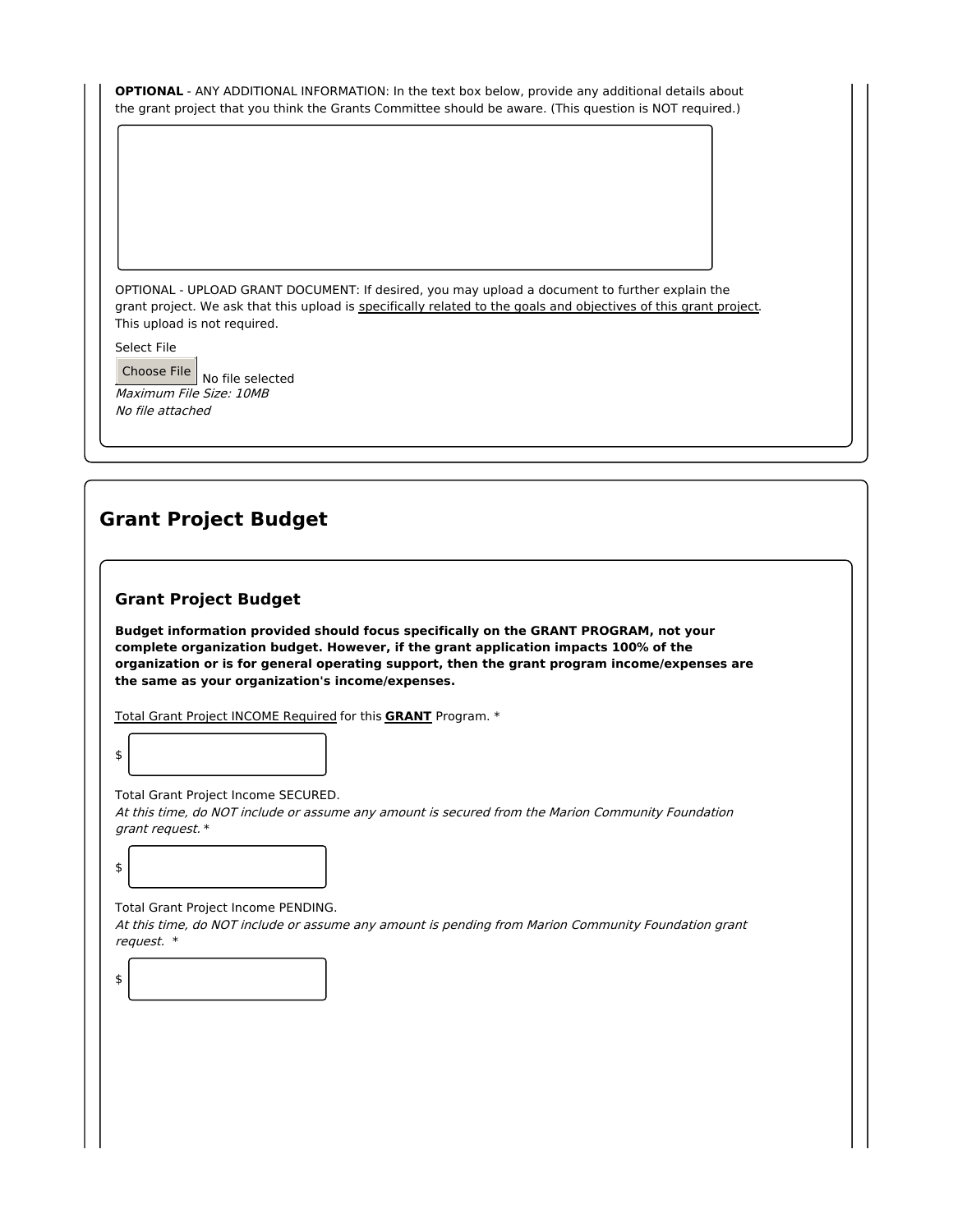Explain and describe all income sources for the grant project.

a) How have funds been secured? What type of fund raising or grant writing?

b) Are the income sources one-time ongoing revenue sources?

c) List top secured donors or sponsors. Provide a detailed status of potential income sources and/or pending amounts. \*

Total Grant Project EXPENSES Required for this **GRANT** Program. \*

List and explain all anticipated expenses for the grant project.

\$

\$

a) Explain how much, if any, of the grant expenses are an overlap with other program costs.

b) Explain any unusual expense categories or high/low amounts for your grant project. \*

**AMOUNT requesting from Marion Community Foundation**2022 - 2023 grant cycle (1 year - Oct 2022 thru Sept 2023). \*

Historically, requests for grant dollars has out paced the available resources. Marion Community Foundation has not had grant dollars to fund all applications.

Tell how your organization will or will not complete the grant program if NO grant funding is awarded or b) awarded a REDUCED grant amount. \*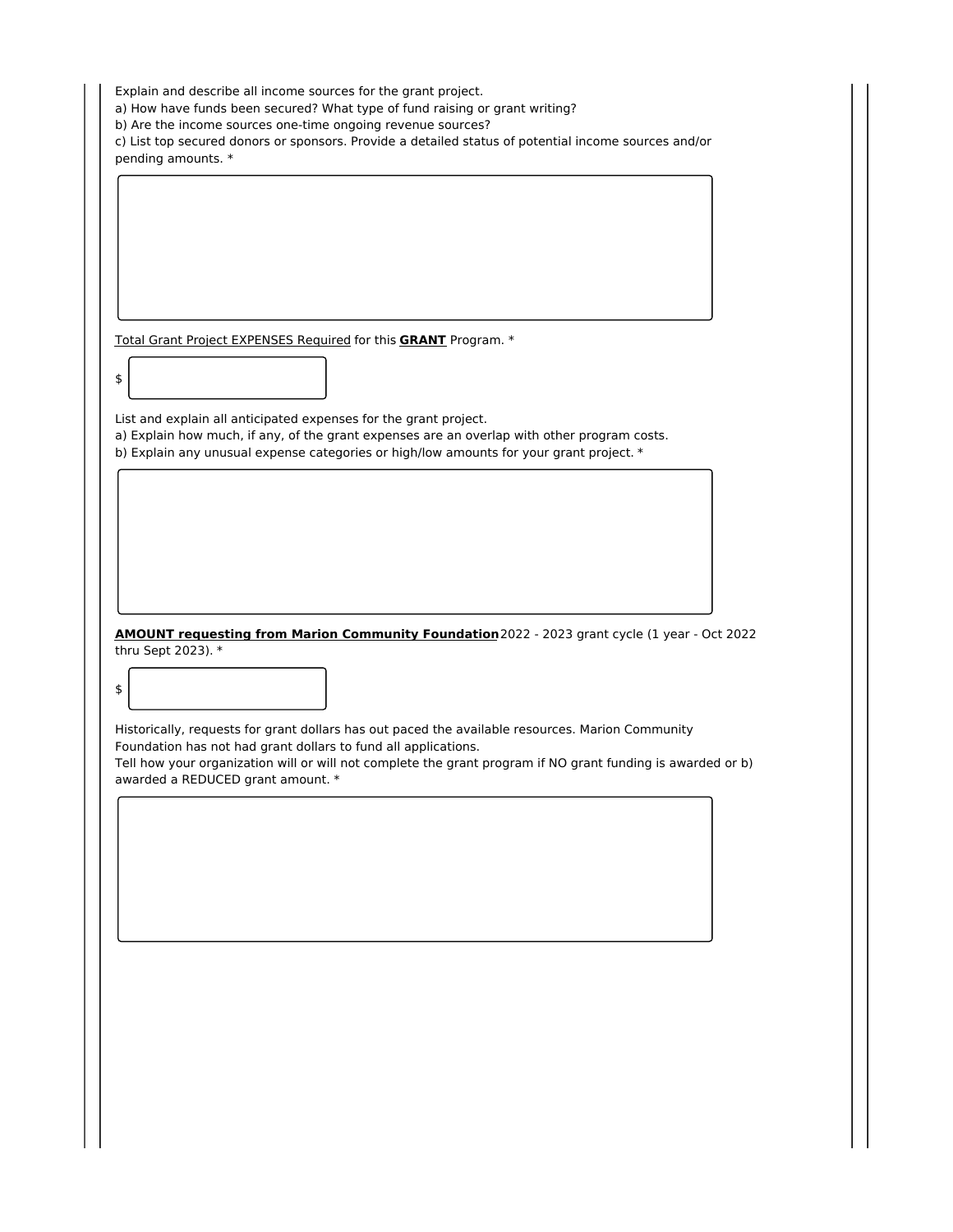OPTIONAL: If the grant is an on-going initiative or needs multi-year funding, explain specifically how this project will be funded in future years. What are the plans for sustaining this initiative financially in the future? If a request is anticipated in future years, share the approximate future request amounts and for how many years.

OPTIONAL - UPLOAD ADDITIONAL BUDGET INFORMATION: If desired, you may upload an additional project budget information to further explain the funding sources. This information is not required. Attachments should focus specifically on financial information for the proposed grant program.

Select File

Choose File  $\vert$  No file selected Maximum File Size: 10MB No file attached

## **Board Members & Volunteers**

UPLOAD BOARD OF DIRECTOR ROSTER: Please attach your organization's board of director roster/list and roles. \*

Select File

Choose File  $\vert$  No file selected Maximum File Size: 10MB No file attached

OPTIONAL - UPLOAD KEY VOLUNTEERS LIST: If desired, you may share a list of your key volunteers and their roles.

Select File

Choose File  $\vert$  No file selected Maximum File Size: 10MB No file attached

# **Confirm & Electronic Signature**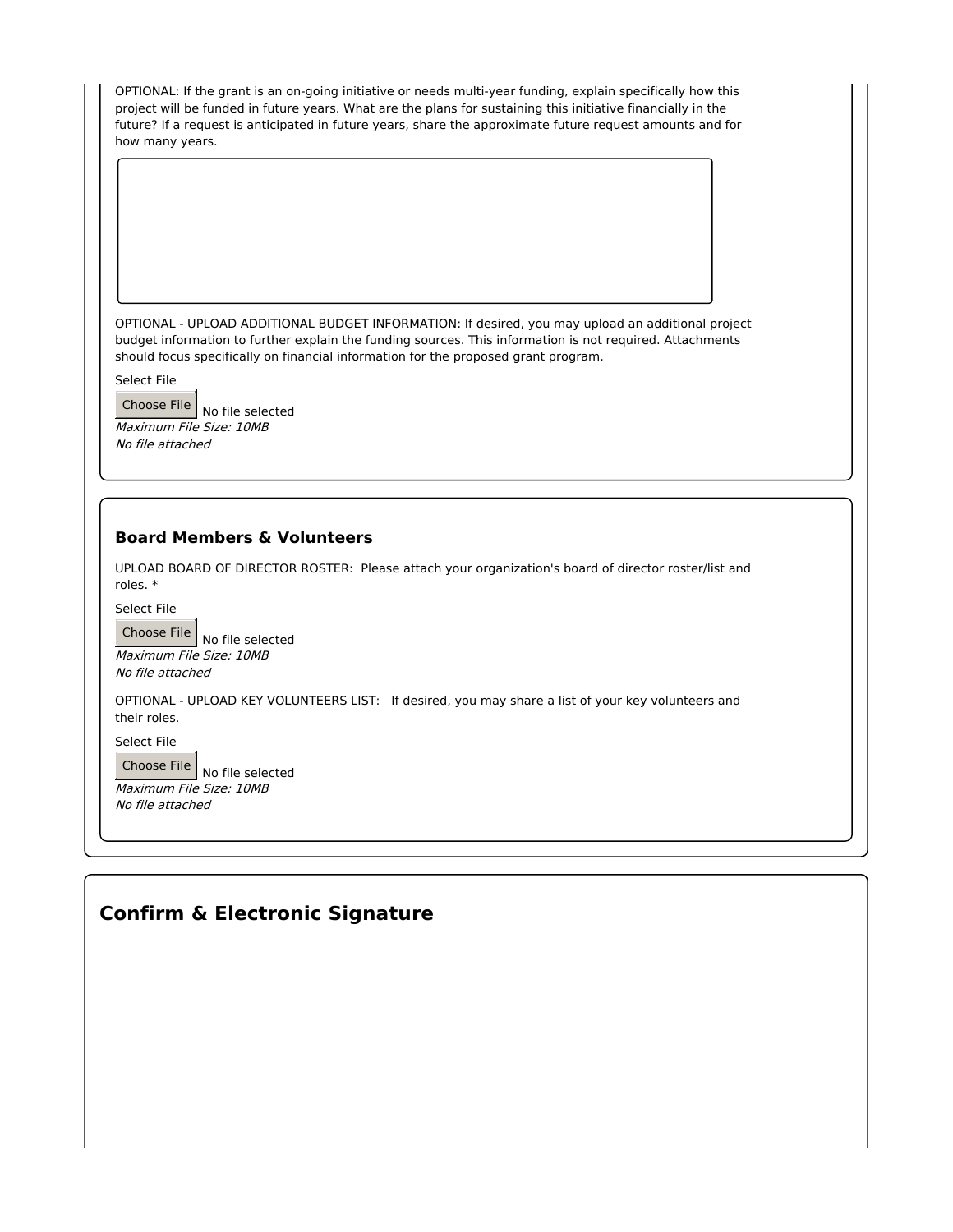### **Attachments**

If requested by Marion Community Foundation, I understand that our organization may be required to provide documentation such as:

-Further clarification or documentation regarding our IRS Tax Determination Letter (501(c) 3 designation or equivalent.

-Financial statements (i.e. balance sheet, operating budget, profit and loss report, IRS Form 990).

-List of staff, board members, or key volunteers.

-Other information relevant to the management of this grant.

I understand the above items do NOT need to be uploaded at this time but these examples and others may be required at a later date. \*

 $O$  Agree  $\bigcirc$  Do Not Agree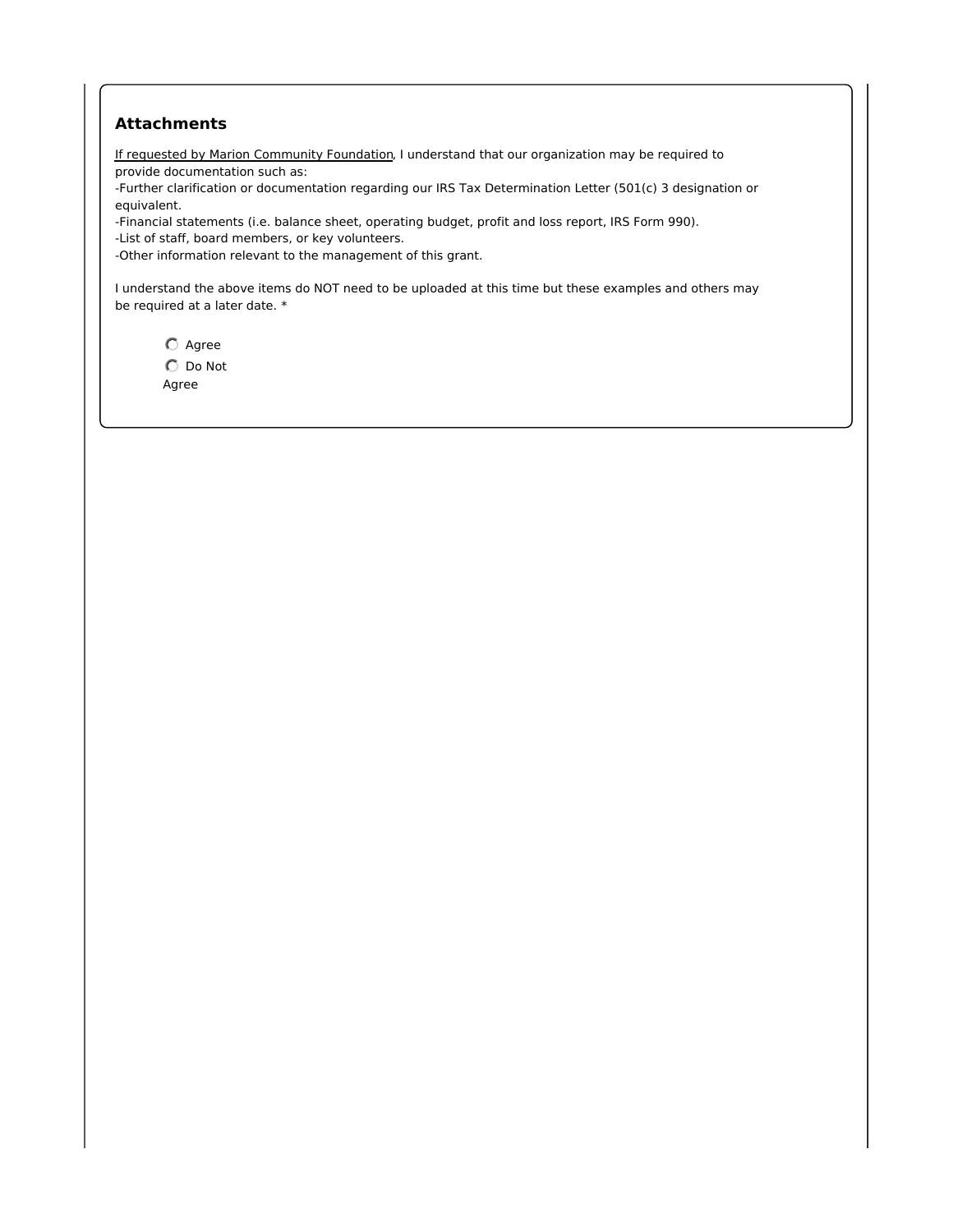| <b>Confirmation of Terms</b> |                                                                                                                                                                                                                                                                                                                                                                                                                               |
|------------------------------|-------------------------------------------------------------------------------------------------------------------------------------------------------------------------------------------------------------------------------------------------------------------------------------------------------------------------------------------------------------------------------------------------------------------------------|
|                              | PLEASE CONFIRM THE FOLLOWING:                                                                                                                                                                                                                                                                                                                                                                                                 |
|                              | PLEASE CONFIRM THE FOLLOWING:                                                                                                                                                                                                                                                                                                                                                                                                 |
|                              | Your organization has a non-discrimination policy and does NOT discriminate on the basis of race, color,<br>religion, age, gender, national origin, or disability (in accordance with applicable federal laws). *                                                                                                                                                                                                             |
| $O$ Agree                    |                                                                                                                                                                                                                                                                                                                                                                                                                               |
| $O$ Disagree                 |                                                                                                                                                                                                                                                                                                                                                                                                                               |
|                              | Any funds received for this project will be used for the stated charitable purpose and in accordance with the<br>conditions in the grant award letter, including completion of required reports by their deadlines. All unused<br>grant funds must be reported and returned to Marion Community Foundation. The Foundation is able to<br>cease funding if the grant program is not serving the stated goals and objectives. * |
| $\bigcap$ Yes                |                                                                                                                                                                                                                                                                                                                                                                                                                               |
| $\bigcap$ No                 |                                                                                                                                                                                                                                                                                                                                                                                                                               |
|                              | This organization will publicize any grant received to the best of their ability, whenever possible and<br>appropriate recognizing Marion Community Foundation as a funder. The Marion Community Foundation may<br>also publicize this project and this grant in any manner or forum, should this proposal be funded. *                                                                                                       |
| $\bigcirc$ Yes               |                                                                                                                                                                                                                                                                                                                                                                                                                               |
| $\bigcirc$ No                |                                                                                                                                                                                                                                                                                                                                                                                                                               |
|                              | This organization authorizes the Marion Community Foundation to share this proposal in its entirety with<br>other potential funding sources at its discretion. *                                                                                                                                                                                                                                                              |
| $\bigcirc$ Yes               |                                                                                                                                                                                                                                                                                                                                                                                                                               |
| $\bigcirc$ No                |                                                                                                                                                                                                                                                                                                                                                                                                                               |
|                              | This organization agrees to indemnify and hold harmless the Marion Community Foundation from any<br>liability, loss, cost, injury, damage or other expenese that may be incurred by any party claims. *                                                                                                                                                                                                                       |
| $\bigcirc$ Agree             |                                                                                                                                                                                                                                                                                                                                                                                                                               |
| $\bigcirc$ Do Not            |                                                                                                                                                                                                                                                                                                                                                                                                                               |
| Agree                        |                                                                                                                                                                                                                                                                                                                                                                                                                               |